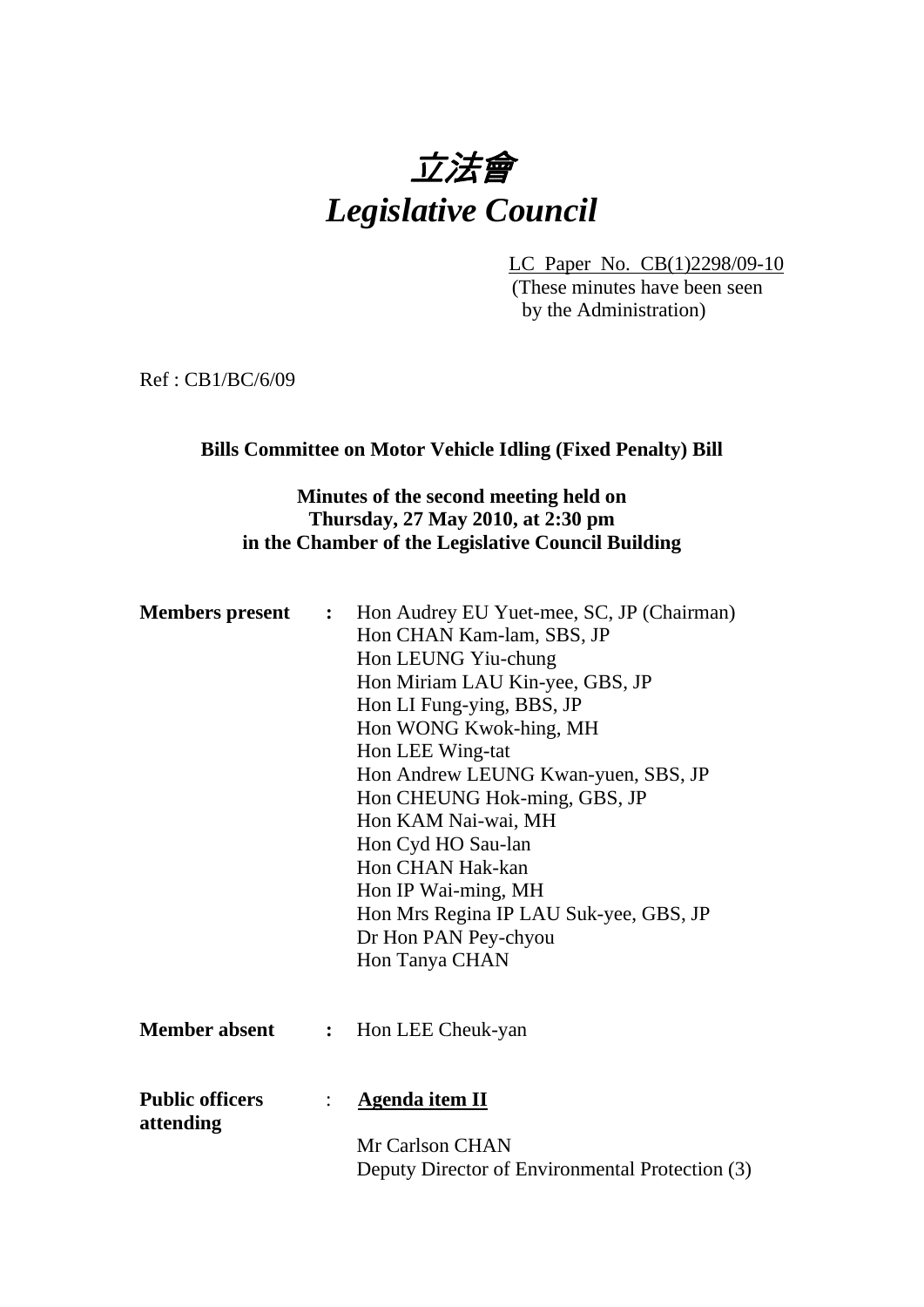|                                            | Mr W C MOK<br><b>Assistant Director of Environmental Protection</b><br>(Air Policy) |
|--------------------------------------------|-------------------------------------------------------------------------------------|
|                                            | Mr Edmond HO<br>Principal Environmental Protection Officer<br>(Mobile Source)       |
|                                            | Mr Paul John O'BRIEN<br>Senior Assistant Law Draftsman<br>Department of Justice     |
| <b>Clerk in attendance :</b> Ms Joanne MAK | Chief Council Secretary (1)2                                                        |
| <b>Staff in attendance :</b>               | <b>Miss Kitty CHENG</b><br><b>Assistant Legal Adviser 5</b>                         |
|                                            | Ms Sarah YUEN<br>Senior Council Secretary (1)6                                      |

| Confirmation of minutes of meeting |                                                  |
|------------------------------------|--------------------------------------------------|
| (LC Paper No. $CB(1)1998/09-10$    | - Minutes of the meeting held<br>on 14 May 2010) |
|                                    |                                                  |

The minutes of the meeting held on 14 May 2010 were confirmed.

| II. | <b>Meeting with the Administration</b> |                               |
|-----|----------------------------------------|-------------------------------|
|     | (LC Paper No. CB(3)598/09-10           | - The Bill                    |
|     | File Ref: EP CR 9/150/27               | - The Legislative Council     |
|     |                                        | Brief issued<br>by<br>the     |
|     |                                        | Environmental<br>Protection   |
|     |                                        | Department                    |
|     | LC Paper No. LS 58/09-10               | - Legal Service Division      |
|     |                                        | Report on the Bill            |
|     | LC Paper No. $CB(1)1967/09-10(01)$     | - Assistant Legal Adviser 5's |
|     |                                        | letter dated 11 May 2010 to   |
|     |                                        | the Administration and the    |
|     |                                        | Administration's reply letter |
|     |                                        | dated 17 May 2010             |
|     | LC Paper No. CB(1)1968/09-10           | - Background brief on Motor   |
|     |                                        | Vehicle<br>Idling<br>(Fixed)  |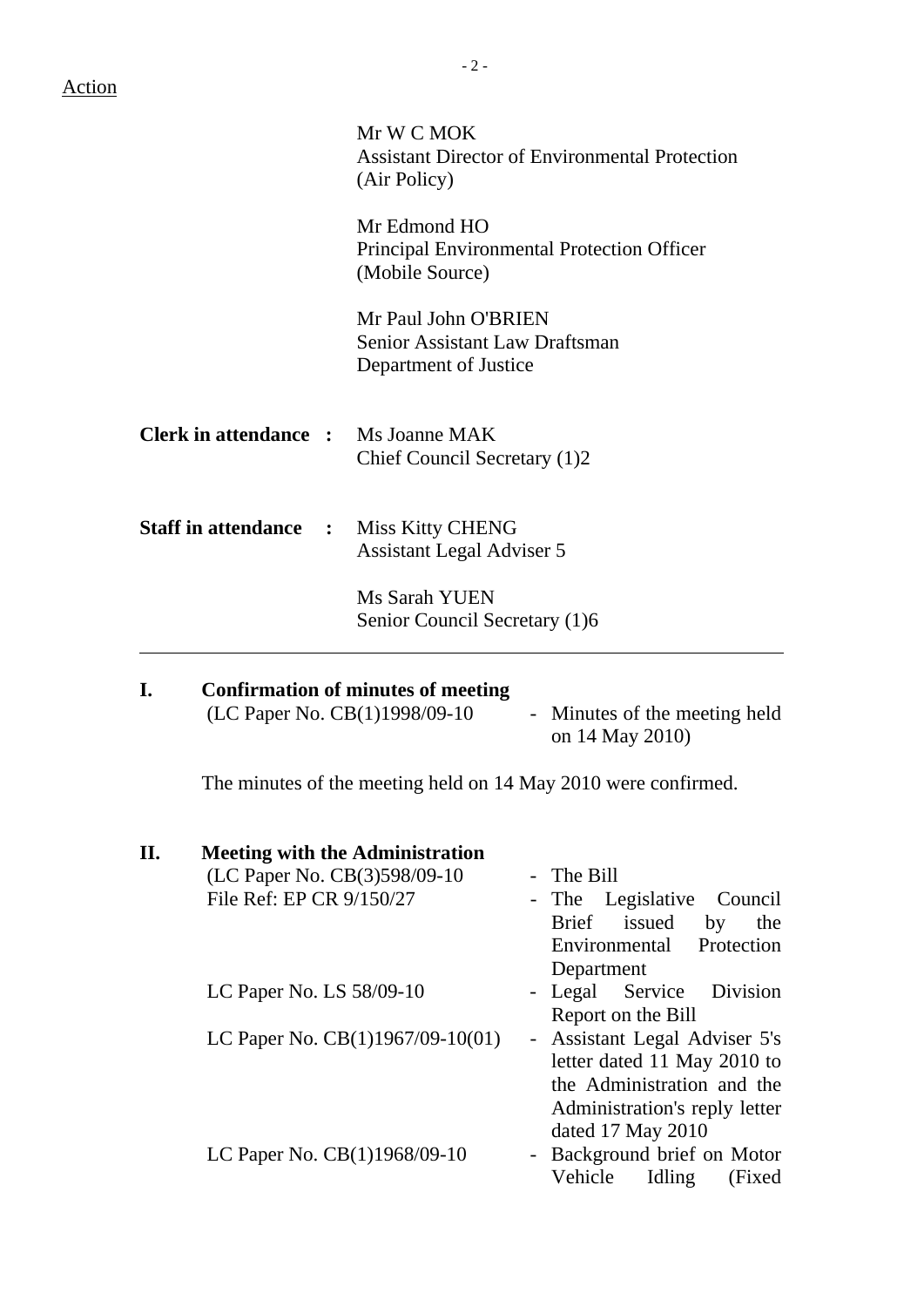Penalty) Bill prepared by the Legislative Council Secretariat)

2. The Bills Committee deliberated (index of proceedings attached at **Annex**).

3. The Bills Committee welcomed Miss Tanya CHAN as its new member.

4. In consideration of the overwhelming response to the Bills Committee's invitation for public views, the Bills Committee agreed to schedule an additional meeting on Monday, 7 June 2010, from 4:30 pm to 7:30 pm to receive views from deputations. Members also agreed that the Secretary for the Environment should be invited to attend the next two meetings scheduled by the Bills Committee for meeting with deputations.

(*Post-meeting note:* The meeting on 7 June 2010 was subsequently rescheduled for 4:30 pm to 6:30 pm.)

5. The Administration briefed members on the Motor Vehicle Idling (Fixed Penalty) Bill (the Bill).

6. While indicating support for the proposal to prohibit the idling of motor vehicles (the idling prohibition) in principle, members emphasized the need to ensure that the proposed ban would not be too stringent or cause much nuisance to the trade concerned and the public, and that it could really bring environmental benefits and was enforceable, particularly the proposed grace period of three-in-sixty-minutes to drivers of all motor vehicles. Ms Miriam LAU opined that the Administration should give due regard to the operational needs of the transport trade. The Administration was requested to consider whether or not the scope of exemptions would be further expanded to cover, e.g. all taxi stands regardless of capacities, and suspending enforcement of the proposed ban on days when "very hot weather warnings", amber, red or black rainstorm signals were issued.

7. The Administration indicated that it was open to suggestions and would be willing to consider these if a consensus was reached in the course of future discussion of the Bills Committee and provided that they did not undermine the fundamental objectives of the Bill. The Administration also made the following points –

(a) The Bill already provided that the Director of Environmental Protection might exempt a driver or class of drivers from complying with the idling prohibition, subject to any conditions he or she thought fit;

Clerk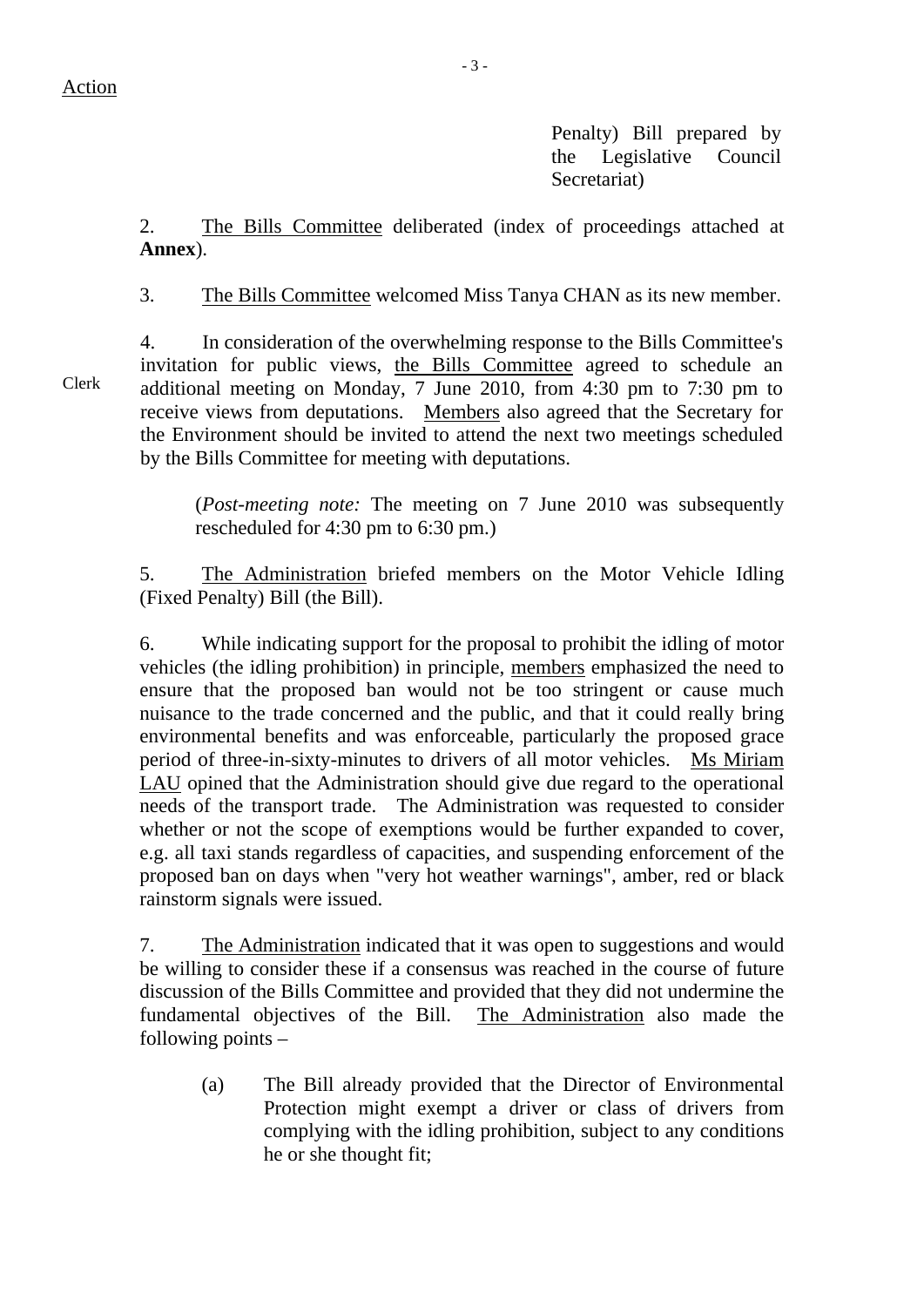- (b) In considering whether to grant exemption on extremely hot days, there was a need to strike a reasonable balance between the operational needs of the transport trade and the need to protect the public from environmental nuisances caused by idling vehicles, especially as roadside emissions would cause greater nuisance on very hot days. The Administration, however, was willing to consider suggestions to improve the current exemption arrangements provided that they did not undermine the fundamental objectives of the Bill and there was a consensus in the Bills Committee;
- (c) As to the granting of exemption on rainy days, it should be noted that the number of rainy days could amount to some 200 in a year. Moreover, many exemptions had already been proposed under the Bill to cater for the specific operation modes of the transport trades. The use of rain guards and towels could also help tackle the problem of fogging of glass panels on rainy days;
- (d) The following exemption arrangements would be able to cater for the operational needs of the taxi trade, namely the granting of exemption to a driver of a taxi which was in a queue of taxis any of which was moving into a taxi stand, and also to a driver of any of the first five (instead of the first two as originally proposed) taxis at taxi stands; and
- (e) Exemption would also be granted to drivers of vehicles which were required to run their engines (including on-board auxiliary engines) for conducting an operational activity.

8. Some members pointed out that exemption was given under the relevant legislation of Canada to vehicles when ambient temperature inside the vehicles was more than 27°C. The Administration advised that Canada was conducting a review of the legislation with an aim to remove the exemption.

Admin 9. The Administration was requested to provide supplementary information and written responses to the following issues raised by members -

# Approach of law enforcement in overseas jurisdictions

(a) Detailed information on the approaches of enforcement of laws prohibiting idling vehicles in Singapore, Japan, Canada, Finland, the United Kingdom and Switzerland;

Concerns about arrangements during days of very hot weather/heavy rain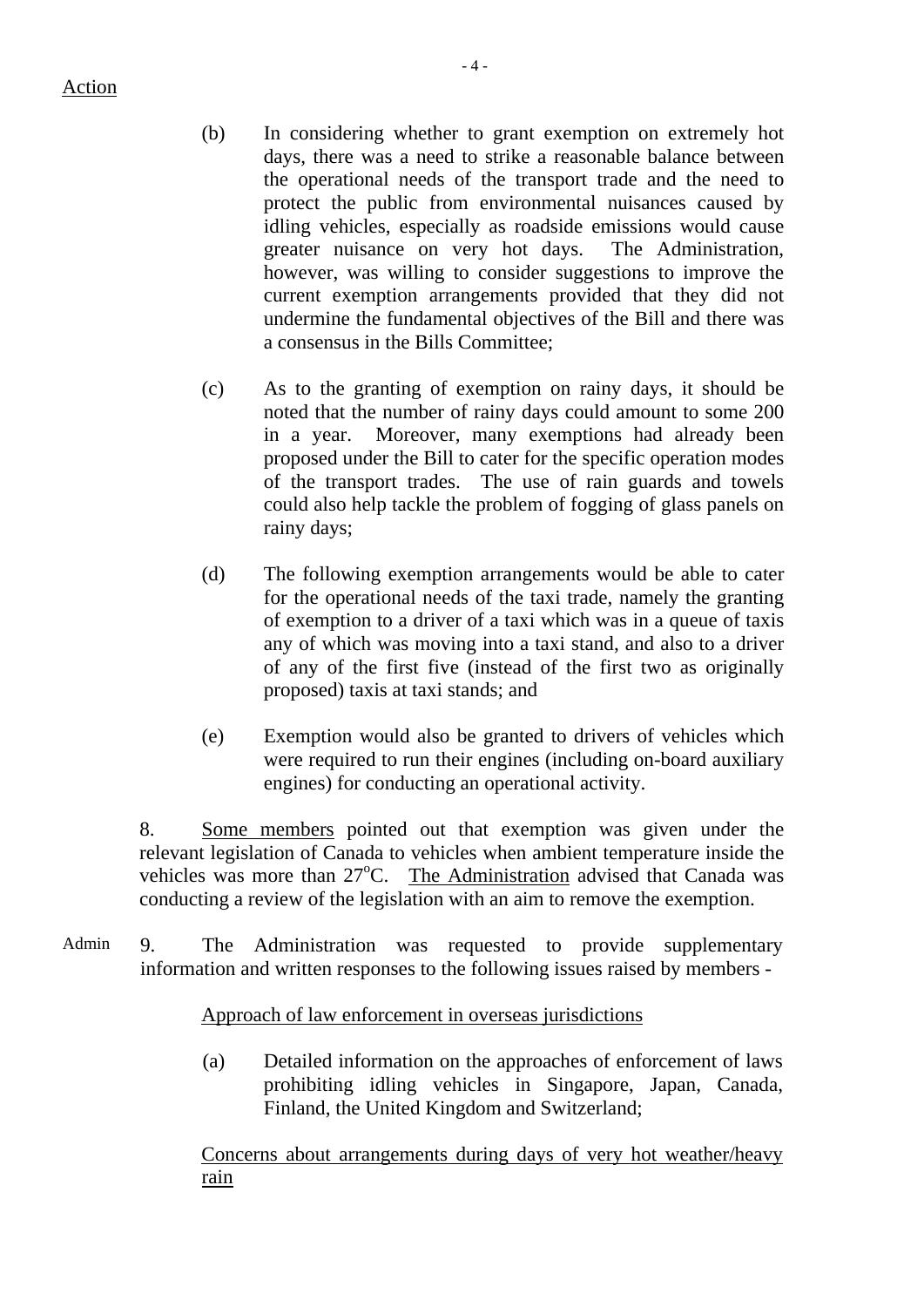- (b) The numbers (by year) of days on which "very hot weather warnings" were issued since the system of issuing "very hot weather warnings" had been put in place;
- (c) In the past year, the number of days on which "very hot weather warnings" were issued with details of the temperature, wind speed and humidity, as well as the respective temperatures of different regions in Hong Kong on those days;
- (d) The number of days on which amber, red and black rainstorm signals were issued in the past year;
- (e) Response to concerns expressed by the taxi trade about compliance problem. As taxis would be required to switch off the engine and air-conditioning and open the windows even during heavy rain, passengers and the seats would get wet;
- (f) Response to the report of a trial conducted by Ms Miriam LAU in collaboration with the taxi trade in August 2009 on impacts of the proposed prohibition on taxis waiting at a taxi stand;
- (g) Response to a suggestion that the implementation of the proposed ban should be temporarily suspended during days on which "very hot weather warnings" were issued, and its initial plan on the possible implementation details if the suggestion were to be adopted. Such details should include the weather conditions in which implementation of the ban might be suspended, and the drivers to whom the suspension should apply, etc;

# Environmental impact assessment

- (h) The environmental and health benefits to the public and motorists expected to be brought about by the implementation of the Bill, with details of emission reductions in terms of carbon monoxide, particulates, etc;
- (i) Comparison of exhaust emissions produced by a running engine with an idling engine;
- (j) Response to concerns that the environment benefits expected to be achieved by the Bill might be offset by the harms brought about if some drivers chose to circulate on the road instead of switching off their engines and as a result, the air pollution problem might even deteriorate;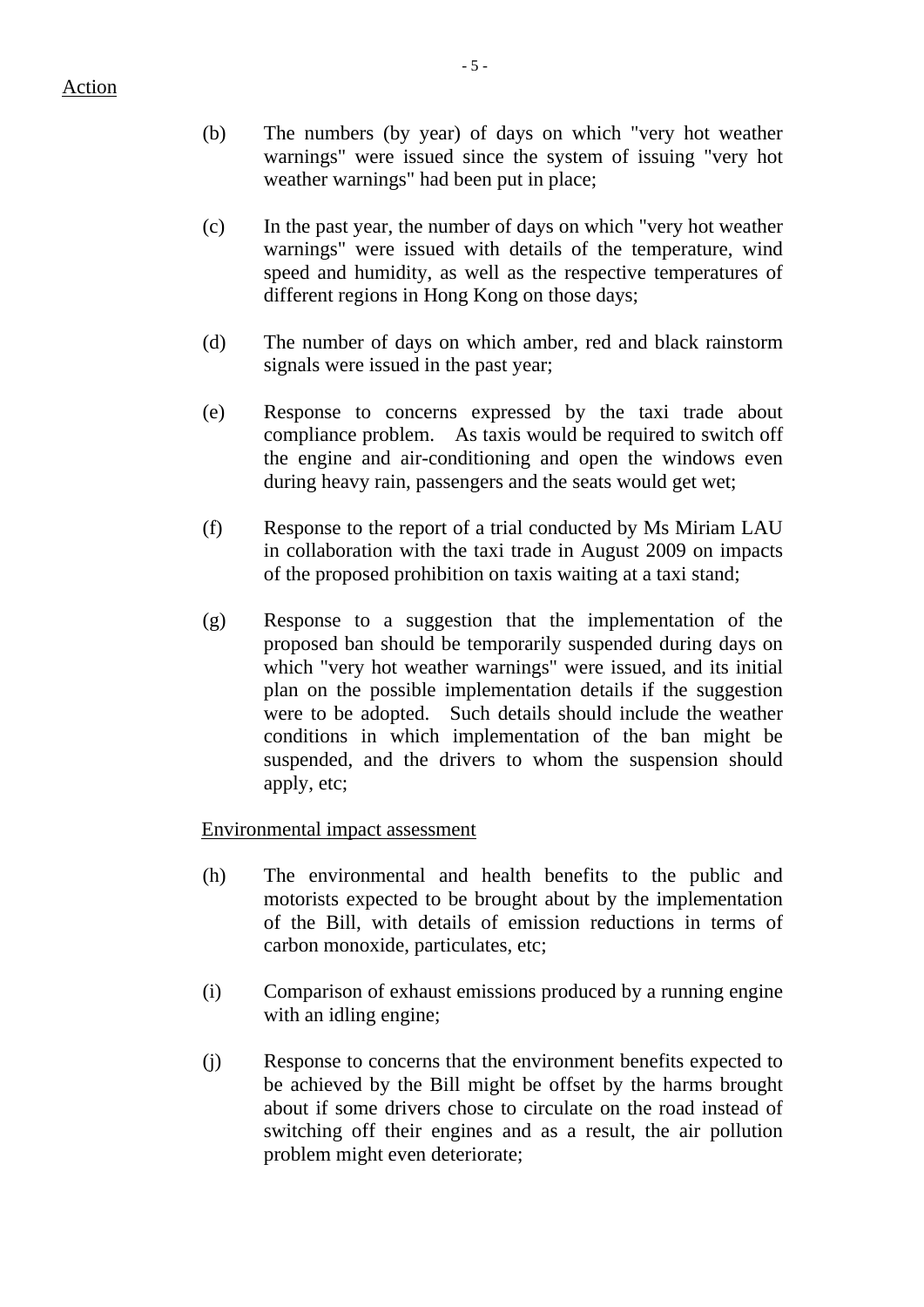# Issues relating to taxi stands and green minibus operation

- (k) Explanation of the Administration's considerations in deciding not to exempt those larger taxi stands (about 185) which could accommodate more than five taxis, particularly the environmental considerations involved. The Administration was also requested to explain whether the current proposal of exempting only the first five taxis at a taxi stand could cater to the trade's operational needs, and to provide a breakdown on these 185 taxi stands by capacities as well as the environmental impacts of expanding the scope of exemption to cover these 185 taxi stands;
- (l) Details of how the Administration planned to implement the relevant proposals related to green minibuses as they might not necessarily have stands; and

# Concerns about the wear-and-tear of the engine components

(m) Information to substantiate the Administration's claim that the proposed ban on idling vehicles with running engines would cause less wear-and-tear of the engine components as based on a study conducted in Canada.

10. The Bills Committee agreed to accept the transport trade's invitation to a trial to be conducted on the impacts of the idling prohibition on taxis, public light buses and pedestrians, preferably when the weather was hot. Details of arrangement would be further discussed by the Bills Committee.

11. Members noted that the next meeting would be held on 1 June 2010 from 2:30 pm to 6:30 pm to receive views from the public.

# **III Any other business**

12. There being no other business, the meeting ended at 4:30 pm.

Council Business Division 1 Legislative Council Secretariat 24 June 2010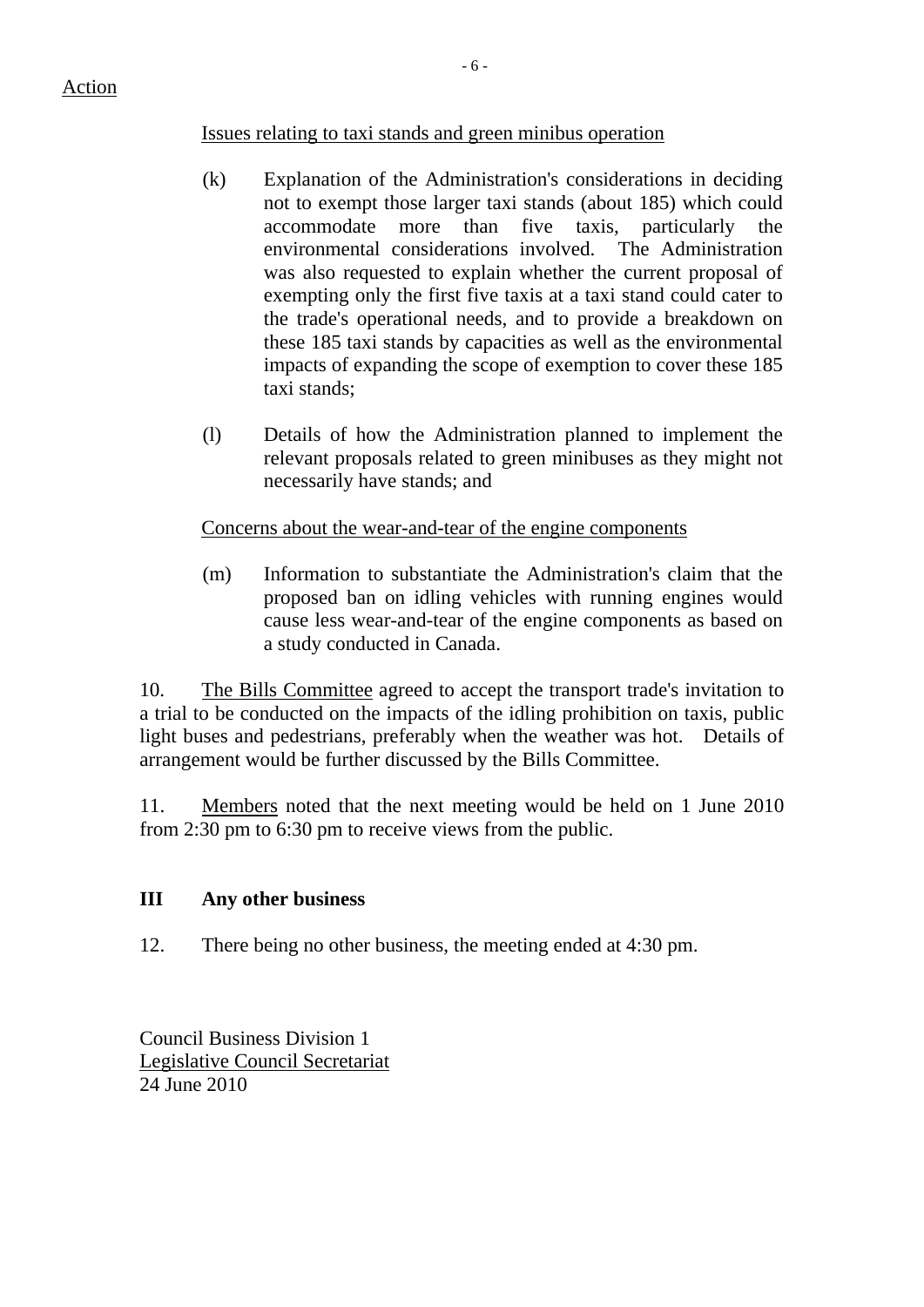#### **Annex**

#### **Proceedings of the second meeting of the Bills Committee on Motor Vehicle Idling (Fixed Penalty) Bill on Thursday, 27 May 2010, at 2:30 pm in the Chamber of the Legislative Council Building**

| <b>Time</b><br>marker | <b>Speaker</b>                                         | Subject(s)                                                                                                                                                                                                                                                                                                                                                                                                                                                                                                                                                                                                                                                                                                                                                           | <b>Action</b><br>required                                                        |
|-----------------------|--------------------------------------------------------|----------------------------------------------------------------------------------------------------------------------------------------------------------------------------------------------------------------------------------------------------------------------------------------------------------------------------------------------------------------------------------------------------------------------------------------------------------------------------------------------------------------------------------------------------------------------------------------------------------------------------------------------------------------------------------------------------------------------------------------------------------------------|----------------------------------------------------------------------------------|
|                       | Agenda Item I - Confirmation of minutes of meeting     |                                                                                                                                                                                                                                                                                                                                                                                                                                                                                                                                                                                                                                                                                                                                                                      |                                                                                  |
| $000048 -$<br>000055  | Chairman                                               | Confirmation of minutes of meeting.                                                                                                                                                                                                                                                                                                                                                                                                                                                                                                                                                                                                                                                                                                                                  |                                                                                  |
|                       | <b>Agenda Item II -Meeting with the Administration</b> |                                                                                                                                                                                                                                                                                                                                                                                                                                                                                                                                                                                                                                                                                                                                                                      |                                                                                  |
| $000056 -$<br>000237  | Chairman                                               | The Bills Committee welcomed its<br>new member Miss Tanya CHAN                                                                                                                                                                                                                                                                                                                                                                                                                                                                                                                                                                                                                                                                                                       |                                                                                  |
|                       |                                                        | Agreement to schedule an additional<br>$\overline{\phantom{a}}$<br>meeting on 7 June 2010 to receive<br>views from deputations                                                                                                                                                                                                                                                                                                                                                                                                                                                                                                                                                                                                                                       | Clerk<br>The<br>to<br>take<br>follow-up<br>action<br>(paragraph 4 of<br>minutes) |
| $000238 -$<br>001734  | Chairman<br>Administration                             | Administration's briefing on the Bill                                                                                                                                                                                                                                                                                                                                                                                                                                                                                                                                                                                                                                                                                                                                |                                                                                  |
| 001735<br>002346      | Mr CHAN Kam-lam<br>Administration                      | Mr CHAN's emphasis of the need to<br>$\frac{1}{2}$<br>ensure that the idling prohibition<br>would be enforceable and not too<br>stringent<br>Discussion on the possibility of<br>$\overline{\phantom{a}}$<br>granting exemptions from compliance<br>with the idling prohibition under<br>justifiable circumstances<br>Mr CHAN's enquiry about whether<br>$\overline{\phantom{a}}$<br>vehicles granted exemptions could be<br>issued appropriate windscreen labels<br>to indicate their exemption status, and<br>the Administration's explanation that<br>this might be infeasible because<br>exemptions were granted to such<br>vehicles not at all times but only when<br>they were performing duties that<br>warranted an exemption from the<br>idling prohibition |                                                                                  |
| 002347-<br>002830     | Mrs Regina IP<br>Administration                        | Administration's<br>confirmation<br>in<br>response to Mrs IP that the idling<br>prohibition would apply to consular<br>personnel but some of them might                                                                                                                                                                                                                                                                                                                                                                                                                                                                                                                                                                                                              |                                                                                  |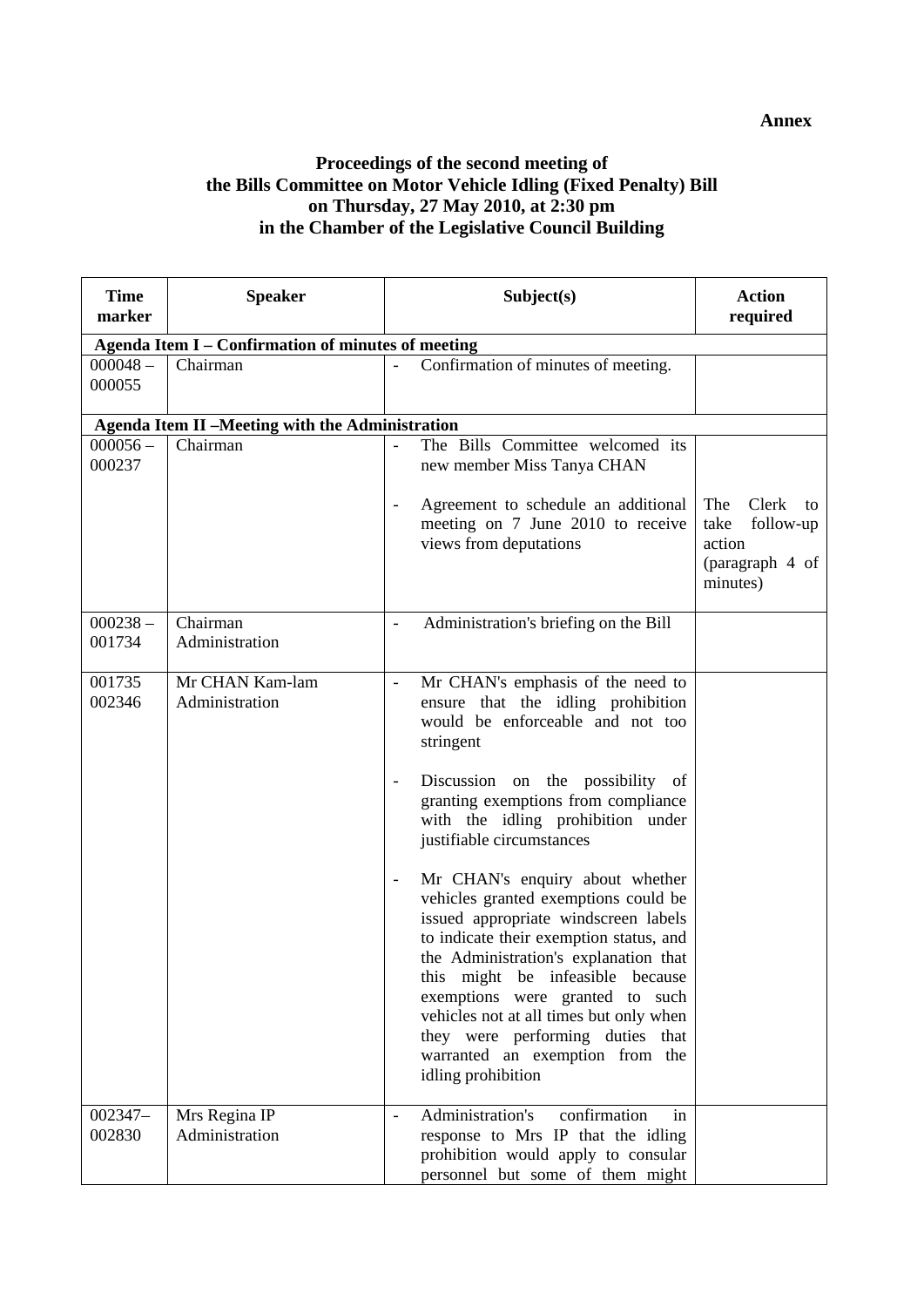| <b>Time</b><br>marker | <b>Speaker</b>                              | Subject(s)                                                                                                                                                                                                                                                                                                                                                        | <b>Action</b><br>required                                                     |
|-----------------------|---------------------------------------------|-------------------------------------------------------------------------------------------------------------------------------------------------------------------------------------------------------------------------------------------------------------------------------------------------------------------------------------------------------------------|-------------------------------------------------------------------------------|
|                       |                                             | enjoy immunity as a matter<br>of<br>protocol                                                                                                                                                                                                                                                                                                                      |                                                                               |
|                       |                                             | Administration's<br>confirmation<br>1n<br>$\overline{\phantom{a}}$<br>response to Mrs IP that the idling<br>prohibition would apply to hybrid<br>vehicles when they were operating in<br>fuel mode                                                                                                                                                                |                                                                               |
|                       |                                             | Discussion on how the environmental<br>$\qquad \qquad \blacksquare$<br>benefits of the Bill could be assessed                                                                                                                                                                                                                                                     |                                                                               |
| $002831 -$<br>003510  | Chairman<br>Ms Miriam LAU<br>Administration | Ms LAU's emphasis of the need for<br>the idling prohibition to give due<br>regard to the operational needs of the<br>transport trade                                                                                                                                                                                                                              |                                                                               |
|                       |                                             | Discussion on whether a considerate<br>$\qquad \qquad -$<br>approach would be adopted when<br>enforcing the idling prohibition, such<br>as that verbal warnings should be<br>given before issuing a fixed penalty<br>ticket for<br>contravention of the<br>prohibition                                                                                            | Administration<br>provide<br>to<br>information<br>(paragraph 9 of<br>minutes) |
|                       |                                             | Discussion on the need to grant<br>$\qquad \qquad \blacksquare$<br>exemptions on days when "very hot<br>weather warnings" were issued                                                                                                                                                                                                                             |                                                                               |
|                       |                                             | Discussion on the proposed grace<br>$\overline{\phantom{a}}$<br>period of three-in-sixty-minutes for<br>drivers of all motor vehicles (the<br>proposed grace period)                                                                                                                                                                                              |                                                                               |
| $003511 -$<br>004031  | Mr WONG Kwok-hing<br>Administration         | Mr WONG's view that the Bills<br>$\overline{a}$<br>Committee and the Administration<br>accept the trade's invitation<br>should<br>to a visit to understand the impacts of<br>the idling prohibition on taxis                                                                                                                                                      |                                                                               |
|                       |                                             | Administration's<br>confirmation<br>1n<br>$\overline{\phantom{a}}$<br>response to Mr WONG that dump<br>trucks, refuse collection vehicles, and<br>vehicles for clearing blocked drains<br>were exempted from compliance with<br>the idling prohibition if idling the<br>vehicles was necessary for a purpose<br>for which the vehicles were primarily<br>designed |                                                                               |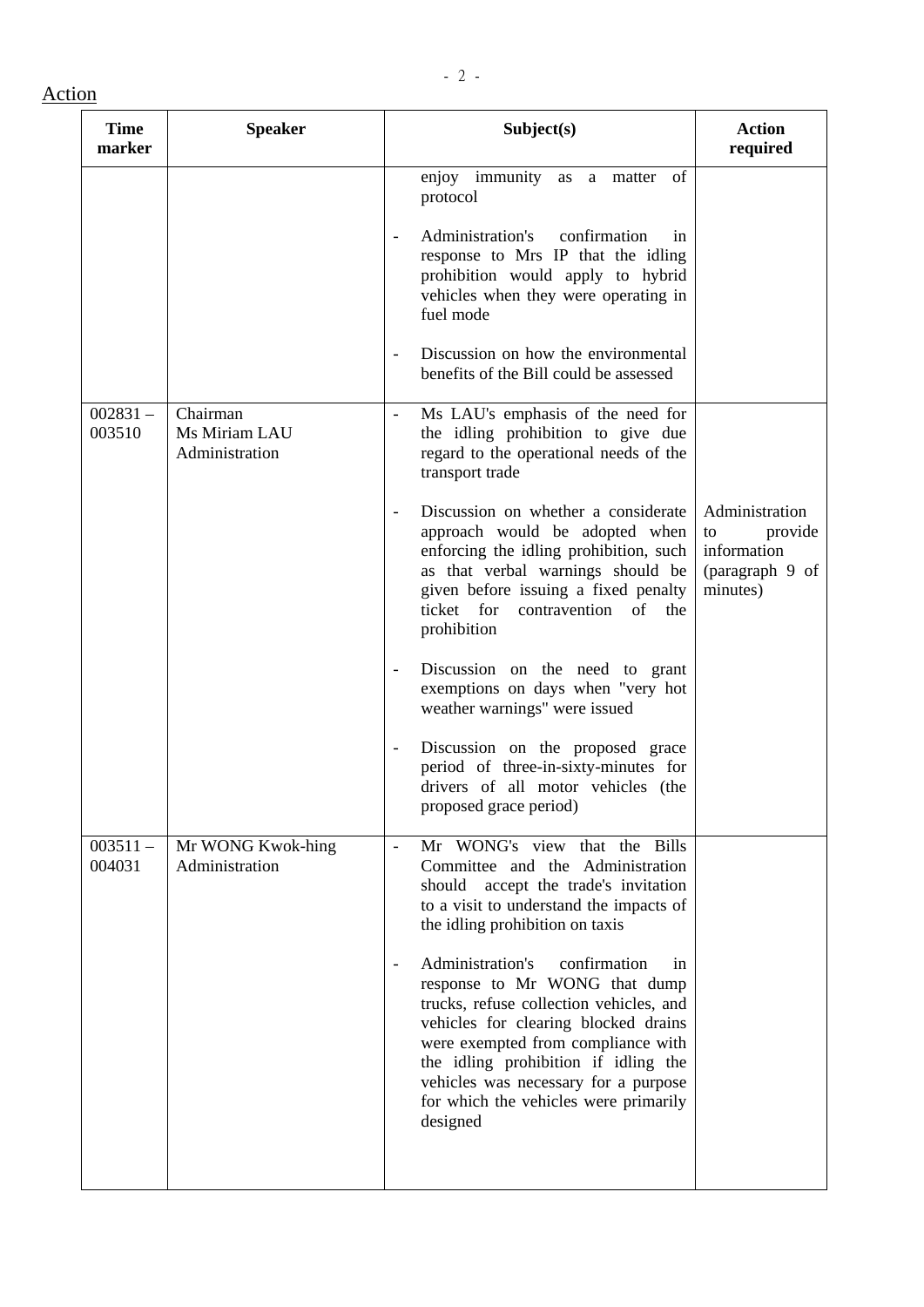| <b>Time</b><br>marker | <b>Speaker</b>                     | Subject(s)                                                                                                                                                                                                                                                                                                                                                                                                                                                                      | <b>Action</b><br>required                                                     |
|-----------------------|------------------------------------|---------------------------------------------------------------------------------------------------------------------------------------------------------------------------------------------------------------------------------------------------------------------------------------------------------------------------------------------------------------------------------------------------------------------------------------------------------------------------------|-------------------------------------------------------------------------------|
|                       |                                    | Discussion on the taxi trade's call for<br>exemption from compliance with the<br>idling prohibition at taxi stands                                                                                                                                                                                                                                                                                                                                                              |                                                                               |
| $004032 -$<br>004524  | Mr CHAN Hak-kan<br>Administration  | Discussion on the need to exempt<br>$\frac{1}{2}$<br>taxis from compliance with the idling<br>prohibition on days on which "very<br>hot weather warnings" were issued                                                                                                                                                                                                                                                                                                           |                                                                               |
|                       |                                    | Mr CHAN's recapitulation of the<br>÷,<br>transport trade's concern that frequent<br>switching-off and restarting of the<br>vehicle engines while waiting would<br>cause wear-and-tear of the engine<br>components, and the Administration's<br>claim to the contrary as based on a<br>in<br>conducted<br>Canada.<br>study<br>Moreover,<br>the<br>exemption<br>arrangements had already been revised<br>the<br>reduce<br>frequency<br>of<br>to<br>switching-off vehicle engines. | Administration<br>provide<br>to<br>information<br>(paragraph 9 of<br>minutes) |
| $004525 -$<br>005048  | Mr KAM Nai-wai<br>Administration   | Request for information<br>the<br>on<br>$\blacksquare$<br>numbers (by year) of days on which<br>"very hot weather warnings" were<br>issued since the system of issuing<br>"very hot weather warnings" had been<br>put in place                                                                                                                                                                                                                                                  | Administration<br>to<br>provide<br>information<br>(paragraph 9 of<br>minutes) |
|                       |                                    | Request for information<br>the<br>on<br>$\overline{a}$<br>environmental and health benefits to<br>the public and motorists expected to<br>brought<br>be<br>about<br>by<br>the<br>implementation of the Bill                                                                                                                                                                                                                                                                     | Administration<br>provide<br>to<br>information<br>(paragraph 9 of<br>minutes) |
|                       |                                    | Discussion on why traffic wardens<br>$\overline{\phantom{a}}$<br>would be made the main enforcement<br>agents of the idling prohibition                                                                                                                                                                                                                                                                                                                                         |                                                                               |
|                       |                                    | Discussion on whether the Bill should<br>$\qquad \qquad \blacksquare$<br>stipulate the erection or placement of<br>signs at places such as car parks to<br>motorists<br>of<br>warn<br>the<br>idling<br>prohibition                                                                                                                                                                                                                                                              |                                                                               |
| $005049 -$<br>005642  | Dr PAN Pey-chyou<br>Administration | Discussion on the definition of "a taxi<br>$\overline{a}$<br>which is in a queue of taxis any of<br>which is moving into a taxi stand"                                                                                                                                                                                                                                                                                                                                          |                                                                               |
|                       |                                    | Discussion on the need to grant<br>$\overline{\phantom{a}}$<br>exemptions to vehicles with a genuine<br>need for their engines to be left idling                                                                                                                                                                                                                                                                                                                                |                                                                               |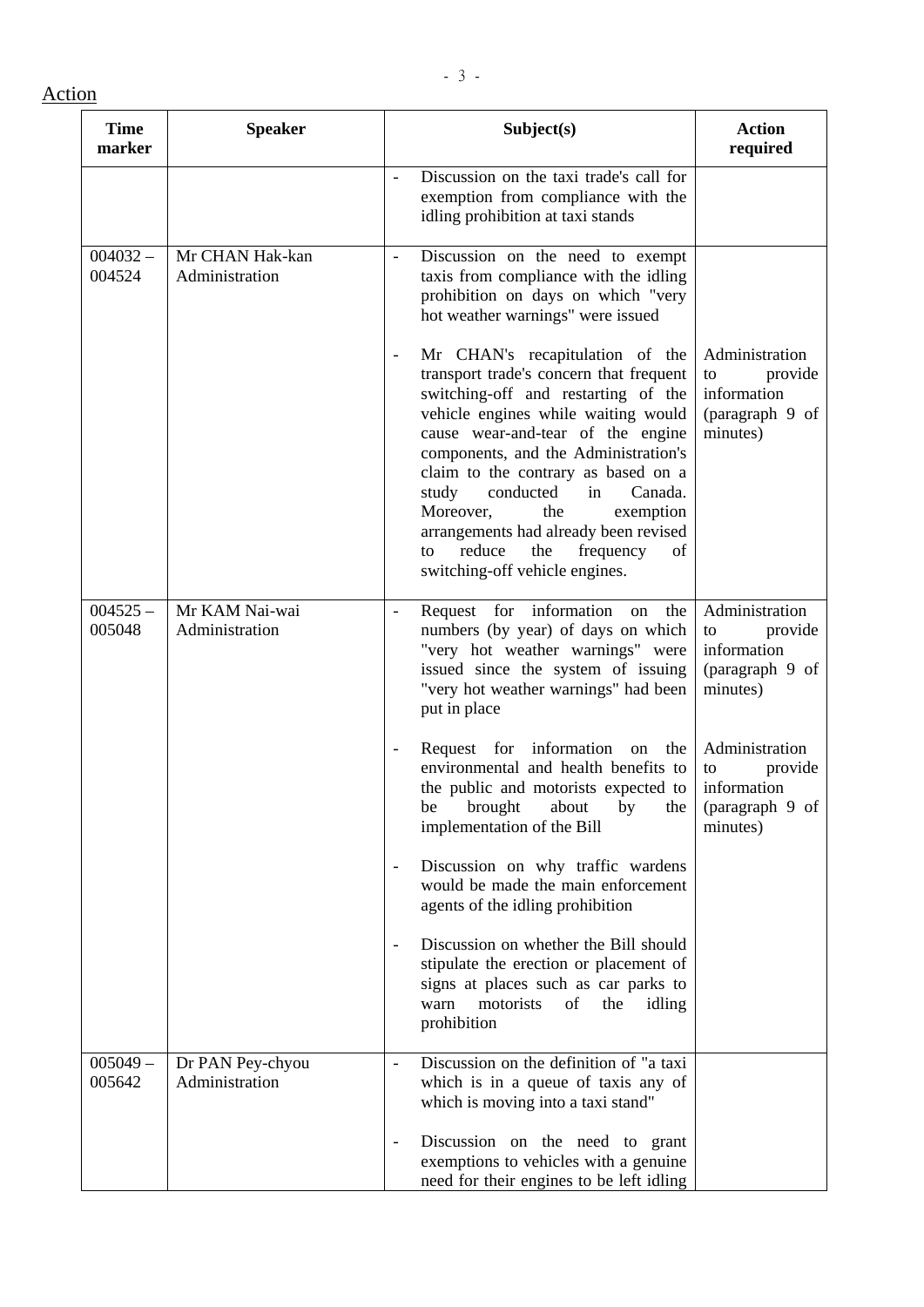| <b>Time</b><br>marker | <b>Speaker</b>                                                 | Subject(s)                                                                                                                                                                                                                                                                                                               | <b>Action</b><br>required                                                     |
|-----------------------|----------------------------------------------------------------|--------------------------------------------------------------------------------------------------------------------------------------------------------------------------------------------------------------------------------------------------------------------------------------------------------------------------|-------------------------------------------------------------------------------|
|                       |                                                                | for a while before switching off and<br>restarting, especially dump trucks<br>queuing for entry to landfills                                                                                                                                                                                                             |                                                                               |
| $005643 -$<br>010239  | Ms Cyd HO<br>Administration                                    | Discussion on the appropriateness of<br>following<br>Canada's<br>practice<br>of<br>granting exemptions when the ambient<br>temperature inside a vehicle was more<br>than $27^{\circ}$ C                                                                                                                                  | Administration<br>provide<br>to<br>information<br>(paragraph 9 of<br>minutes) |
|                       |                                                                | Discussion on the justification for<br>$\overline{\phantom{a}}$<br>exempting a driver of a medical,<br>emergency or law enforcement vehicle<br>from compliance with the idling<br>prohibition<br>(section)<br>3(1)(a)<br>to<br>Schedule 1 of the Bill)                                                                   |                                                                               |
| $010240 -$<br>010827  | Mr LEUNG Yiu-chung<br>Administration                           | Mr LEUNG's emphasis of the need for<br>$\blacksquare$<br>a comparison of exhaust emissions<br>produced by a running engine with an<br>idling engine, and to note Hong<br>Kong's unique urban design                                                                                                                      | Administration<br>provide<br>to<br>information<br>(paragraph 9 of<br>minutes) |
|                       |                                                                | Discussion on the need to grant<br>$\overline{\phantom{a}}$<br>exemptions on extremely hot or rainy<br>days, especially when "very hot<br>weather warnings", or amber, red or<br>black rainstorm signals were issued                                                                                                     | Administration<br>to<br>provide<br>information<br>(paragraph 9 of<br>minutes) |
| $010828 -$<br>011407  | Chairman<br>Mr IP Wai-ming<br>Administration<br>Mrs Regina IP  | Discussion on<br>the need<br>for<br>the<br>Secretary for the Environment to<br>of<br>attend<br>meetings<br>the<br><b>Bills</b><br>Committee                                                                                                                                                                              |                                                                               |
|                       |                                                                | Discussion on the need to exempt<br>$\overline{\phantom{a}}$<br>taxis from compliance with the idling<br>prohibition when "very hot weather<br>warnings" were issued                                                                                                                                                     |                                                                               |
|                       |                                                                | Discussion<br>the<br>granting<br>of<br>on<br>$\overline{a}$<br>exemption to vehicles carrying live<br>animals idling for operational needs or<br>protecting public health (section 4 of<br>Schedule 1 to the Bill), and whether<br>dump trucks and refuse collection<br>vehicles would be similarly granted<br>exemption |                                                                               |
| $011408 -$<br>012105  | Chairman<br>Ms LI Fung-ying<br>Administration<br>Ms Miriam LAU | Discussion on the implementation<br>$\overline{\phantom{a}}$<br>details of the proposed grace period,<br>whether this would lead to disputes<br>between law enforcement agents and                                                                                                                                       |                                                                               |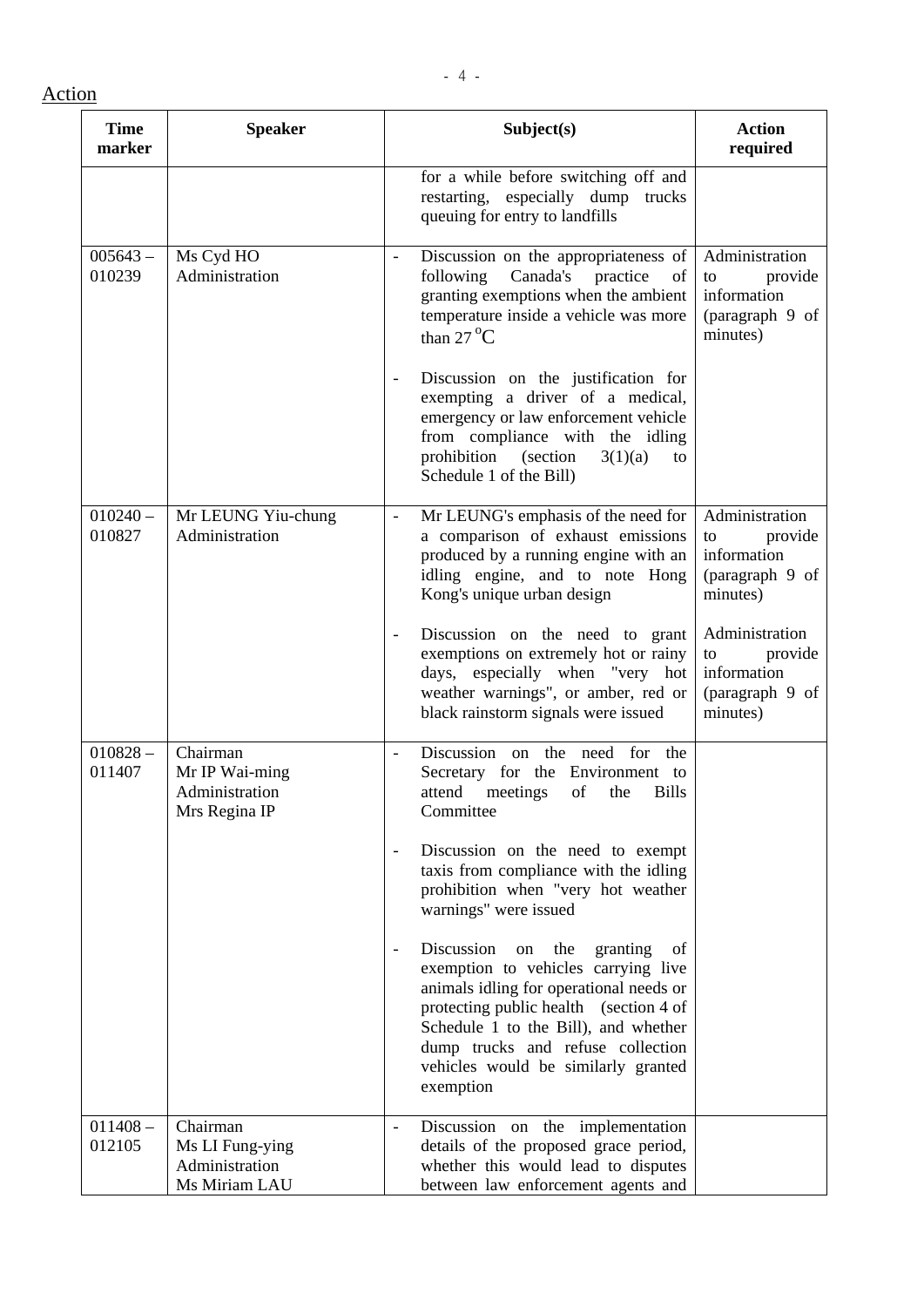| <b>Time</b><br>marker | <b>Speaker</b>                                  | Subject(s)                                                                                                                                                                                                                                                                                                                                          | <b>Action</b><br>required                                                       |
|-----------------------|-------------------------------------------------|-----------------------------------------------------------------------------------------------------------------------------------------------------------------------------------------------------------------------------------------------------------------------------------------------------------------------------------------------------|---------------------------------------------------------------------------------|
|                       |                                                 | drivers, and whether verbal warnings<br>would be given to the<br>driver<br>concerned before counting the grace<br>period or imposing the fixed penalty                                                                                                                                                                                              |                                                                                 |
|                       |                                                 | Discussion on how exemption from<br>$\frac{1}{2}$<br>compliance with the idling prohibition<br>on very hot days would be granted                                                                                                                                                                                                                    |                                                                                 |
|                       |                                                 | Discussion<br>whether<br>on<br>frequent<br>$\overline{\phantom{a}}$<br>switching off and restarting of engines<br>would produce<br>exhaust<br>more<br>emissions                                                                                                                                                                                     |                                                                                 |
| $012106 -$<br>012821  | Chairman<br>Ms Miriam LAU<br>Administration     | Discussion on the need to grant<br>exemptions on days on which "very<br>hot weather warnings" or amber, red<br>and black rainstorm signals were<br>issued, and reference was made to the<br>trial conducted by Ms LAU in<br>collaboration with the taxi trade on<br>impacts of the idling prohibition on<br>taxis queuing at a taxi stand           | Administration<br>provide<br>to<br>information<br>(paragraph 9 of<br>minutes)   |
|                       |                                                 | Request for information<br>the<br>on<br>$\overline{\phantom{a}}$<br>environmental benefits expected to be<br>brought about by the implementation<br>of the Bill                                                                                                                                                                                     | Administration<br>provide<br>to<br>information<br>(paragraph 9 of<br>minutes)   |
|                       |                                                 | Discussion on how the Administration<br>planned to implement the relevant<br>proposals related to green minibuses<br>as they might not necessarily have<br>stands                                                                                                                                                                                   | Administration<br>provide<br>to<br>$information$<br>(paragraph 9 of<br>minutes) |
| $012822 -$<br>013557  | Chairman<br>Mr WONG Kwok-hing<br>Administration | Discussion on the suggestion that the<br>$\overline{a}$<br>of<br>the<br>implementation<br>idling<br>prohibition should be temporarily<br>suspended during days on which "very<br>hot weather warnings" were issued                                                                                                                                  | Administration<br>to<br>provide<br>information<br>(paragraph 9 of<br>minutes)   |
|                       |                                                 | Discussion on whether the current<br>$\overline{\phantom{a}}$<br>proposal of exempting only the first<br>five taxis at a taxi stand could cater to<br>the trade's operational needs, and the<br>feasibility of expanding the scope of<br>exemption to cover those larger taxi<br>stands (about 185) which could<br>accommodate more than five taxis | Administration<br>to<br>provide<br>information<br>(paragraph 9 of<br>minutes)   |